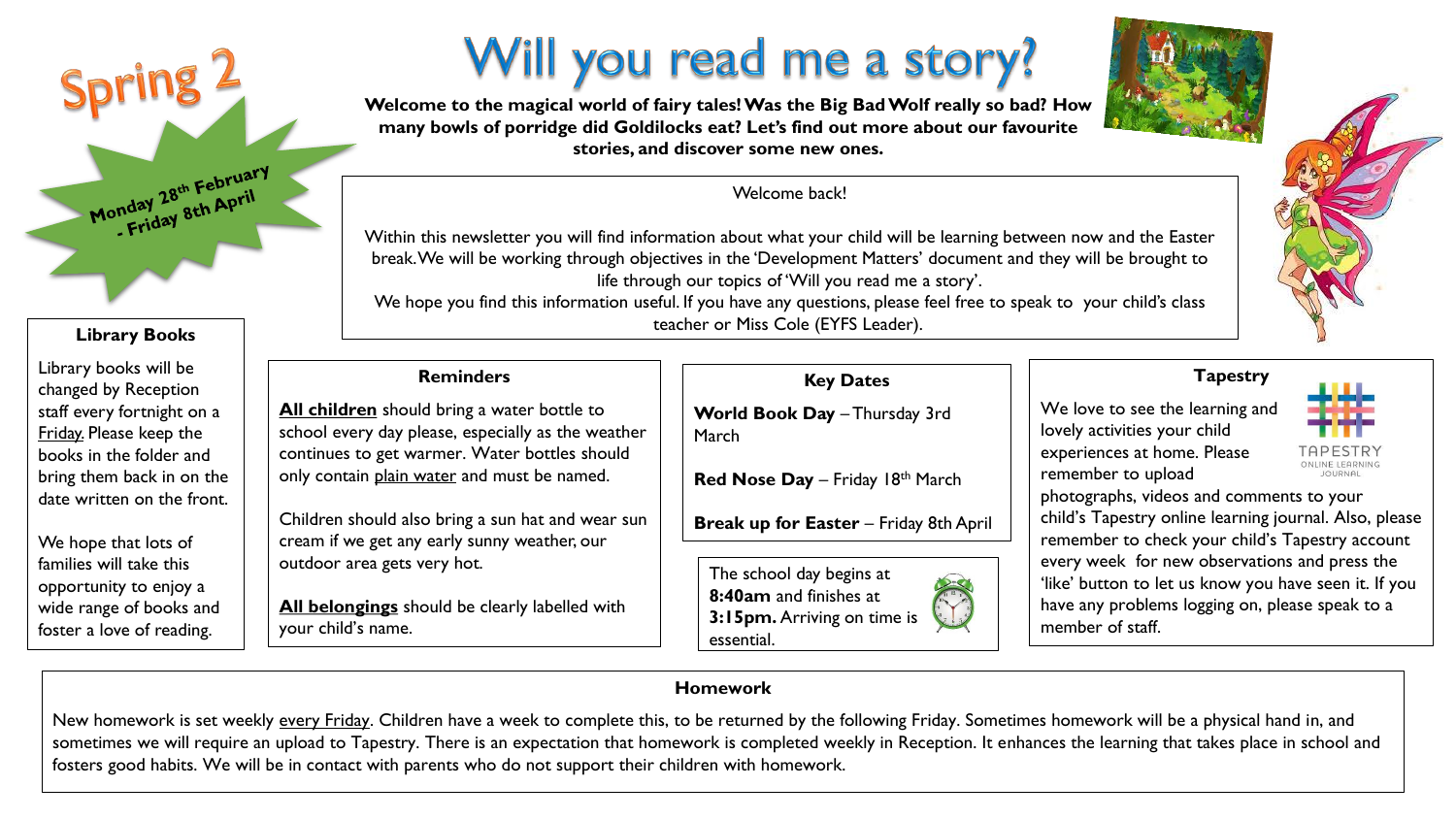

#### **Will you read me a story?**

This half term, we'll play imaginatively with a model castle and small world characters. We'll look at different character types and decide whether our favourite characters are 'goodies' or 'baddies'! Using different materials and shapes, we'll build castles and bridges. We'll read lots of stories and look at the ingredients that go into a fantastic fairy tale. We'll be brave explorers and hunt for missing items from fairy tales.. Contemporary versions of fairy tales will inspire us to write stories, and we'll use 'Talk 4 Writing' and story maps to retell familiar tales.

#### **Maths**

This half term children will explore symmetrical patterns, linking this to 'doubles'. They will begin to explore the composition of numbers within 10, in order to learn number bonds to 10 off by heart. Children will become more familiar with the counting pattern beyond 20 and also explore the composition of odd and even numbers.

### **Physical Education**

Reception children have P.E. on a Thursday. Children must come to school dressed in their kit **trainers, plain black jogging bottoms, plain red t-shirt and plain black hoodie or sweatshirt.** 

**No jewellery** should be worn for P.E., earrings should be removed or only be worn if parents have signed an agreement to say they understand the risks.



## **Reading**

Reading with your child is **so important**! Please read with your child their school phonics book at least 3 times a week and make a comment in their yellow reading record. Any reading you can do together to support our fairy tale topic too, would also be beneficial.

#### **Fairy Tales Texts**

We will be sharing and reading lots of well known fairy tales such as The Ginger Bread Man The Three Billy Goats Gruff The Little Red Hen The Three Little Pigs Goldilocks and The Three Bears

We will also be introducing some more unusual tales such as 'Rumpelstiltskin', and 'The Elves and the Shoemaker.' To support your child at home you could read and watch a range of fairy tales and discuss what is happening in the story.

#### **Literacy**

We will continue to work within Phase 3 of Letters and Sounds, learning how to read and write words with single sounds and more complex digraphs. Children will be encouraged to write short captions that are spelled in ways that match their phonics learning. We will also aim to complete a longer piece of story writing.

ΩÝ